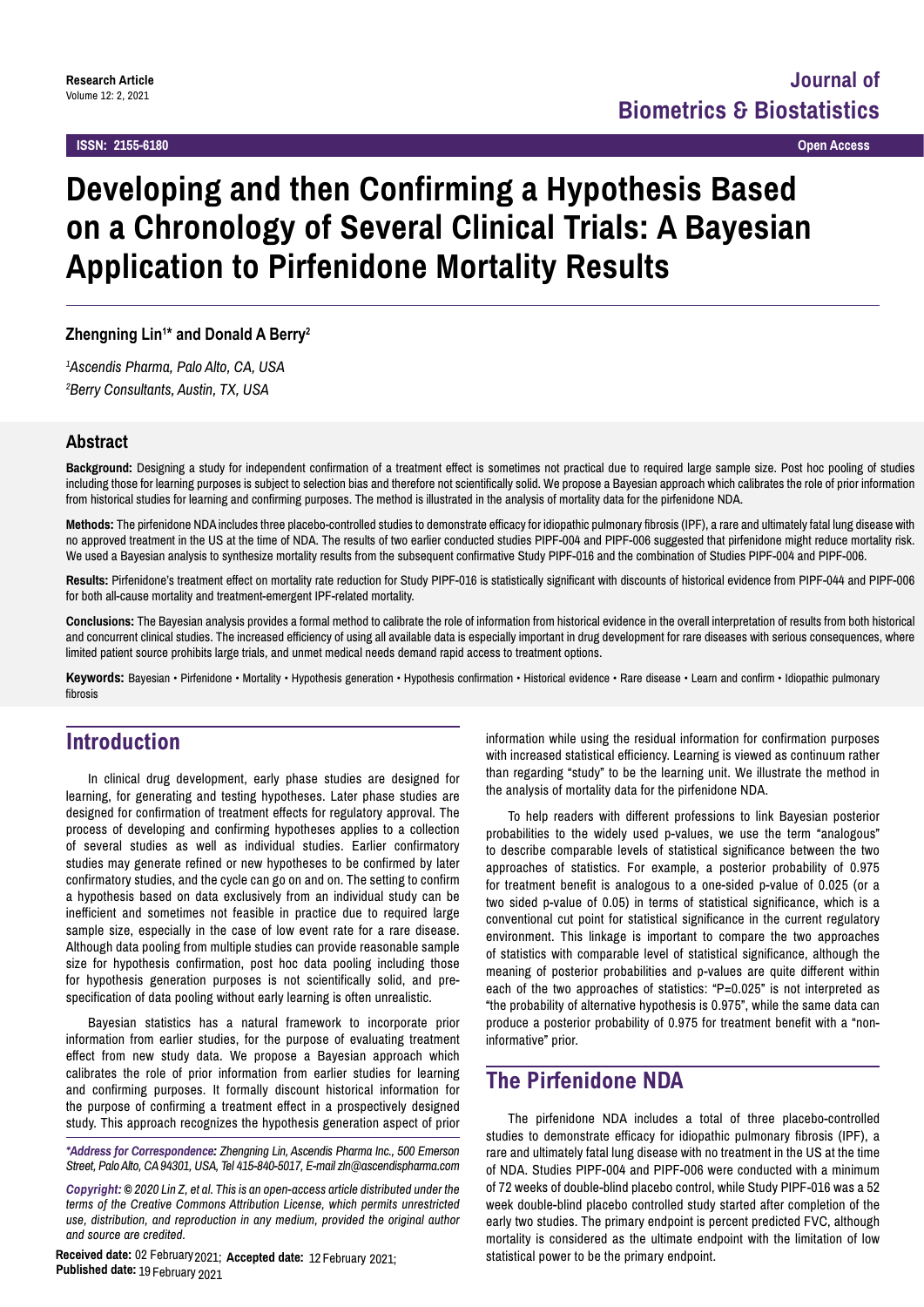The results of clinical studies PIPF-004 and PIPF-006 suggested that the evident slowing of disease progression caused by pirfenidone might translate into lower mortality. Therefore, the prospective plan of the subsequent confirmative study PIPF-016 included 52-week all-cause mortality and treatment-emergent IPF-related mortality as secondary endpoints. However, PIPF-016 was not powered to detect clinically important effects on either type of mortality. Assuming a total of 31 deaths from any cause (as actually observed in the study overall—refer to Table 1) and an eventual log-rank test, a large treatment effect with 0.5 hazard ratio has only 49% power to detect a treatment difference. Assuming a total of 10 treatment-emergent IPF-related deaths, the study has only 19% power with the same hazard ratio assumption.

To achieve greater power, the protocol and statistical analysis plan of PIPF-016 indicate that the events in PIPF-016 will be pooled with those censored at one year in PIPF-004 and PIPF-006. Results from the pooled analyses provide reasonably convincing evidence for a positive conclusion, as shown in Table 2.

The consistency of the mortality results across the three trials as shown in Table 1 and the efficacy of pirfenidone in slowing the progression of IPF support a pooling strategy. However, there is a recognized limitation of the pooled mortality analysis because it was specified after results of the earlier trials were available, although before the start of PIPF-016. As a result patients in those two trials cannot be considered exchangeable with patients in trial PIPF-016 for the purpose of confirmation of treatment effect, as the earlier trials are partly hypothesis generating.

A standard analysis for discounting prior information is via a Bayesian statistical approach [1]. The results of these earlier trials are relevant for addressing the final question, but at less than their face value. Hence in the context of trial PIPF-016 they should not count fully [2,3].

### **Pooling of mortality data**

In view of the limited power for addressing mortality in Study PIPF-016, the statistical analysis plan (SAP) for PIPF-016 prospectively defines a pooling analysis with the mortality information from Studies PIPF-006 and PIPF-004 as a secondary analysis:

Mortality data from Study PIPF-016 also will be pooled with data from the pirfenidone 2403 mg/d and placebo groups from Studies PIPF-004 and PIPF-006. For the pooled analysis, the PIPF-004 and PIPF-006 results will be censored at Study Day 365 if an event has not occurred earlier in order to allow the three studies to contribute comparable follow-up times to the pooled analysis.

The mortality analyses using the log-rank test described in the SAP for PIPF-016 provide p-values consistently less than 0.05 when using full pooling as shown in Table 2, while results based on PIPF-016 alone have p=0.1045 for all-cause mortality and p=0.2258 for treatment emergent IPFrelated mortality.

We carried out a Bayesian analysis that discounts previous Studies PIPF-004 and PIPF-006 but borrows some inferential strength from these studies in estimating the effect of pirfenidone on reduction of mortality as compared with placebo for the PIPF-016 study [4,5].

# **Statistical Modeling**

We use a Bayesian analysis to synthesize mortality results from Study PIPF-016 and the combination of Studies PIPF-004 and PIPF-006. The prospectively defined analysis for mortality endpoints in the statistical analysis plan for PIPF-016 was a time-to-event log-rank test of the hazard ratio. However, since the duration of follow-up is predetermined to be one year for all patients, we analyze the dichotomous outcomes of deaths within the first year. An advantage of using dichotomous outcomes (instead of time-to-event outcomes) is its simplicity of modeling with complete data transparency at each step of calculation, which is important for ease of communication of a complex concept to different professions. The approach to synthesize mortality data can be applied similarly to survival data with appropriate modeling.

Let the labels for Studies PIPF-004, PIPF-006, and PIPF-016 be *s=*4, 6, and 16, respectively. In study *s* the number of subjects on placebo (PBO) is  $m_s$  and on pirfenidone (PIR) is  $n_s$ . In study *s* there are  $x_s$  deaths in the PBO group and *ys* in the PIR group. We assume that the numbers of deaths within the PIR and PBO groups in study *s* are distributed as binomial:

*xs* ~*Binomial*(*ms* ,*ps* );

*ys* ~*Binomial*(*ns* ,*qs* ) for *s=*4, 6, and 16.

In the Bayesian framework we can use the data from these historical studies to form a prior distribution on the mortality event rates for Study PIPF-016. The data from PIPF-016 can then be combined with the prior distribution formed from the historical study data to calculate the posterior distribution of the mortality event rates.

#### **Historical prior**

We assume beta prior distributions on the mortality event rates in Study PIPF-016:

| Table 1. Mortality data from Trials PIPF-016, PIPF-004 and PIPF-006 (All Randomized Patients). |  |  |
|------------------------------------------------------------------------------------------------|--|--|
|------------------------------------------------------------------------------------------------|--|--|

| <b>PIPF-016</b>                                                                                          |                             |                                     | <b>PIPF-004</b> |                                  |                                          | <b>PIPF-006</b> |                              |                                          |           |
|----------------------------------------------------------------------------------------------------------|-----------------------------|-------------------------------------|-----------------|----------------------------------|------------------------------------------|-----------------|------------------------------|------------------------------------------|-----------|
| Mortality                                                                                                | PIR<br>$(N=278)$<br>$n$ (%) | <b>PBO</b><br>$(N=277)$<br>$n (\%)$ | RR              | <b>PIR</b><br>$(N=174)$<br>n (%) | PB <sub>O</sub><br>$(N=174)$<br>$n (\%)$ | <b>RR</b>       | PIR<br>$(N=171)$<br>$n (\%)$ | PB <sub>O</sub><br>$(N=173)$<br>$n (\%)$ | <b>RR</b> |
| All-cause                                                                                                | 11(4.0)                     | 20(7.2)                             | 0.55            | 5(2.9)                           | 13(7.5)                                  | 0.38            | 6(3.5)                       | 9(5.2)                                   | 0.67      |
| TE IPF-related                                                                                           | 3(1.1)                      | 7(2.5)                              | 0.43            | 2(1.1)                           | 8(4.6)                                   | 0.25            | 2(1.2)                       | 7 (4.0)                                  | 0.29      |
| Note: Table reports the number of 52-week all-cause and TE IPF-related mortality events for PIR and PBO. |                             |                                     |                 |                                  |                                          |                 |                              |                                          |           |

IPF: Idiopathic Pulmonary Fibrosis; PBO: Placebo; PIR: Pirfenidone; RR: Relative Risk, of PIR to PBO; TE: Treatment-Emergent.

**Table 2.** Mortality Data from PIPF-016, PIPF-004, and PIPF-006 Pooled (All Randomized Patients).

|                                    | <b>All-Cause Mortality</b>           |                               | <b>TE IPF-Related Mortality</b>         |                               |  |  |  |
|------------------------------------|--------------------------------------|-------------------------------|-----------------------------------------|-------------------------------|--|--|--|
|                                    | Pirfenidone 2403 mg/d<br>$(N = 623)$ | <b>Placebo</b><br>$(N = 624)$ | Pirfenidone<br>2403 mg/d<br>$(N = 623)$ | <b>Placebo</b><br>$(N = 624)$ |  |  |  |
| Patient death, n (%)               | 22(3.5)                              | 42(6.7)                       | 7(1.1)                                  | 22(3.5)                       |  |  |  |
| Hazard ratio <sup>a</sup> (95% CI) | 0.52(0.31, 0.87)                     |                               | 0.32(0.14, 0.76)                        |                               |  |  |  |
| p-value <sup>b</sup>               | 0.0107                               |                               | 0.0061                                  |                               |  |  |  |
|                                    | .<br>.<br>.                          |                               |                                         |                               |  |  |  |

a Hazard ratio was based on the Cox proportional hazard model.

b p-value was based on the log-rank test.

Note: Table reports 52-week all-cause and TE IPF-related mortality data for PIR and PBO.

CI: Confidence Interval; IPF: Idiopathic Pulmonary Fibrosis; PBO: Placebo; PIR: Pirfenidone; RR: Relative risk, of PIR to PBO; TE: Treatment-Emergent.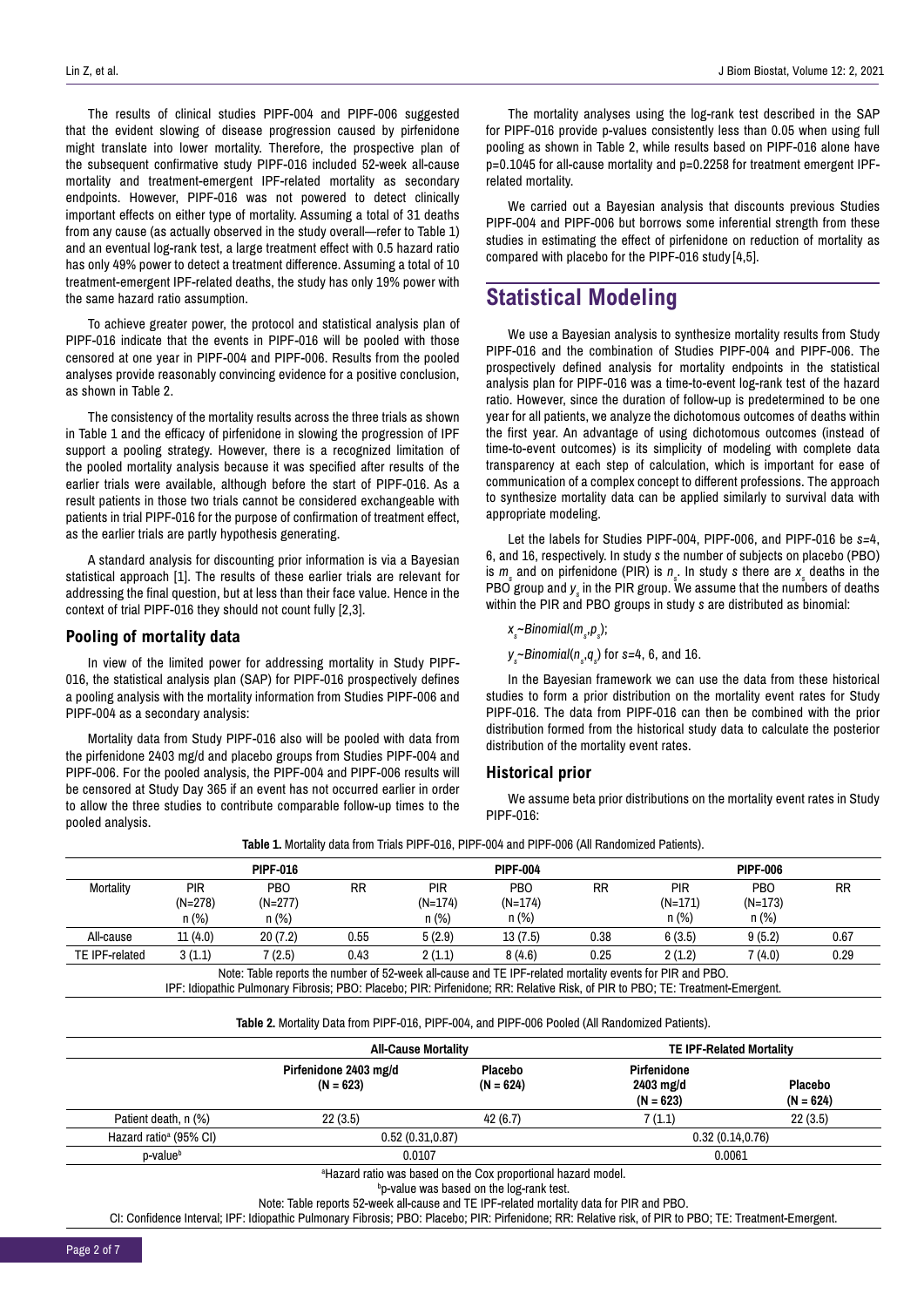$p_{16}$ ~*Beta*( $\alpha_{PBO}$ , $\beta_{PBO}$ );

 $q_{16}$ ~*Beta*( $\alpha_{\text{PIR}}$ , $\beta_{\text{PIR}}$ );

In particular, for both groups PBO and PIR we specify the borrowing of the historical data as a fraction borrowed parameter  $(\theta)$  as:

$$
\alpha_{\rho_{BO}} = \Theta(x_4 + x_6)\alpha_0
$$
  
\n
$$
\beta_{\rho_{BO}} = \Theta[(m_4 - x_4) + (m_6 + x_6) + \beta_0
$$
  
\nand

 $\alpha_{\text{PIR}} = \theta(y_4 + y_6)\alpha_0$  $β<sub>PIR</sub>=θ[(n<sub>4</sub> - y<sub>4</sub>)+ (n<sub>6</sub> + y<sub>6</sub>) + β<sub>0</sub>$ 

where  $\Theta$  is a number between 0 and 1 to reflect the amount of borrowing of information between Study PIPF-016 and historical Studies PIPF-004 and PIPF-006. If  $\Theta$ =1, then the historical studies are pooled with Study PIPF-016, whereas if  $\Theta$ =0, then the historical data are completely discounted. The original prior, before any of the three studies, for both PIR and PBO is assumed to be a uniform distribution, with  $\alpha_{\textit{0}}$ = $\beta_{\textit{0}}$ =1.

We use the symbol *q* for the death rate for PIR in Study PIPF-016 and *p*  for the death rate on PBO, dropping the subscript 16 in both cases.

The prior distributions of *q* and *p* before Study PIPF-016 but after Studies PIPF-004 and PIPF-006 depend on θ. Figure 1 shows two special cases for all-cause mortality, one with  $\theta$ =1 and the other with  $\theta$ =0.50. In the case θ=0, complete discounting of the earlier studies, both prior densities are uniform: equal to a constant for the whole interval from 0 to 1.

# **Posterior distribution: Updating historical prior with study PIPF-016 results**

The posterior distribution of *p* and *q* given the results of PIPF-016 also has a beta distribution:

A. Prior densities for full use



All-Cause Mortality Rate

 $q|n_{16}$ ,  $y_{16}$   $\sim$   $Beta(y_{16} + \alpha_{pIP}$ ,  $n_{16}$   $\sim$   $y_{16}$   $\sim$   $\beta_{pIP}$ );  $p|m_{16}$ , $x_{16}$   $\sim$   $Beta(x_{16} + \alpha_{PBO})$ ,  $m_{16}$   $\sim$   $x_{16}$   $\sim$   $\beta_{PBO}$ );

# **Results**

We provide results depending on θ, the amount of borrowing from PIPF-004 and PIPF-006. For each  $\theta$  we draw 1 million samples from the posterior distributions of *p* and *q* and we report:

1) Posterior probability of superiority of PIR vs PBO (this is the proportion of samples where *q < p*)

2) Posterior mean of the relative risk (*q/p*)

3) 95% credible interval of the relative risk

Table 3 shows results for both all-cause mortality and treatmentemergent IPF-related mortality.

#### **All-cause mortality**

Under our Bayesian analysis and with no borrowing of information from PIPF-004 and PIPF-006, the posterior probability that pirfenidone is superior to placebo in terms of the all-cause mortality event rates is 0.951. This is analogous (in the sense of comparable statistical significance) to a one-sided p-value of 0.049 and a two-sided p-value of 0.098. In the other extreme, under full borrowing of information from PIPF-004 and PIPF-006, the posterior probability that PIR is superior to PBO in terms of all-cause mortality event rates is 0.9947. This is analogous to a one-sided p-value of 0.0053 and a two-sided p-value of 0.0106. This is very similar to the p-value under full pooling and the log-rank test on a time-to-event endpoint of 0.0107.

# B. Prior densities for 50% use of PIPF-004 and PIPF-006



All-Cause Mortality Rate

**Figure 1.** The Prior Densities for Pirfenidone (PIF) and Placebo (PBO) Using Full Borrowing and 50% Borrowing.

**Table 3.** Mortality Results from Bayesian Analysis. IPF: Idiopathic Pulmonary Fibrosis; TE: Treatment-Emergent.

|                | <b>No Borrowing</b>                                                      |                              | <b>Full Borrowing</b>                                                    | <b>Tipping Point</b>                |                                                                        |
|----------------|--------------------------------------------------------------------------|------------------------------|--------------------------------------------------------------------------|-------------------------------------|------------------------------------------------------------------------|
|                | Bayesian Prob. of<br><b>Superiority (analogous</b><br>two-sided p-value) | Log-rank Reported<br>p-value | Bayesian Prob. of<br><b>Superiority (analogous</b><br>two-sided p-value) | <b>Log-rank Reported</b><br>p-value | Borrowing needed to<br>achieve 0.975 probability<br>of superiority for |
|                |                                                                          |                              |                                                                          |                                     | pirfenidone                                                            |
| All-cause      | 0.951(0.098)                                                             | 0.1045                       | 0.9947(0.0106)                                                           | 0.0107                              | 29%                                                                    |
| TE IPF-related | 0.890(0.220)                                                             | 0.2258                       | 0.9975(0.0050)                                                           | 0.0061                              | 38%                                                                    |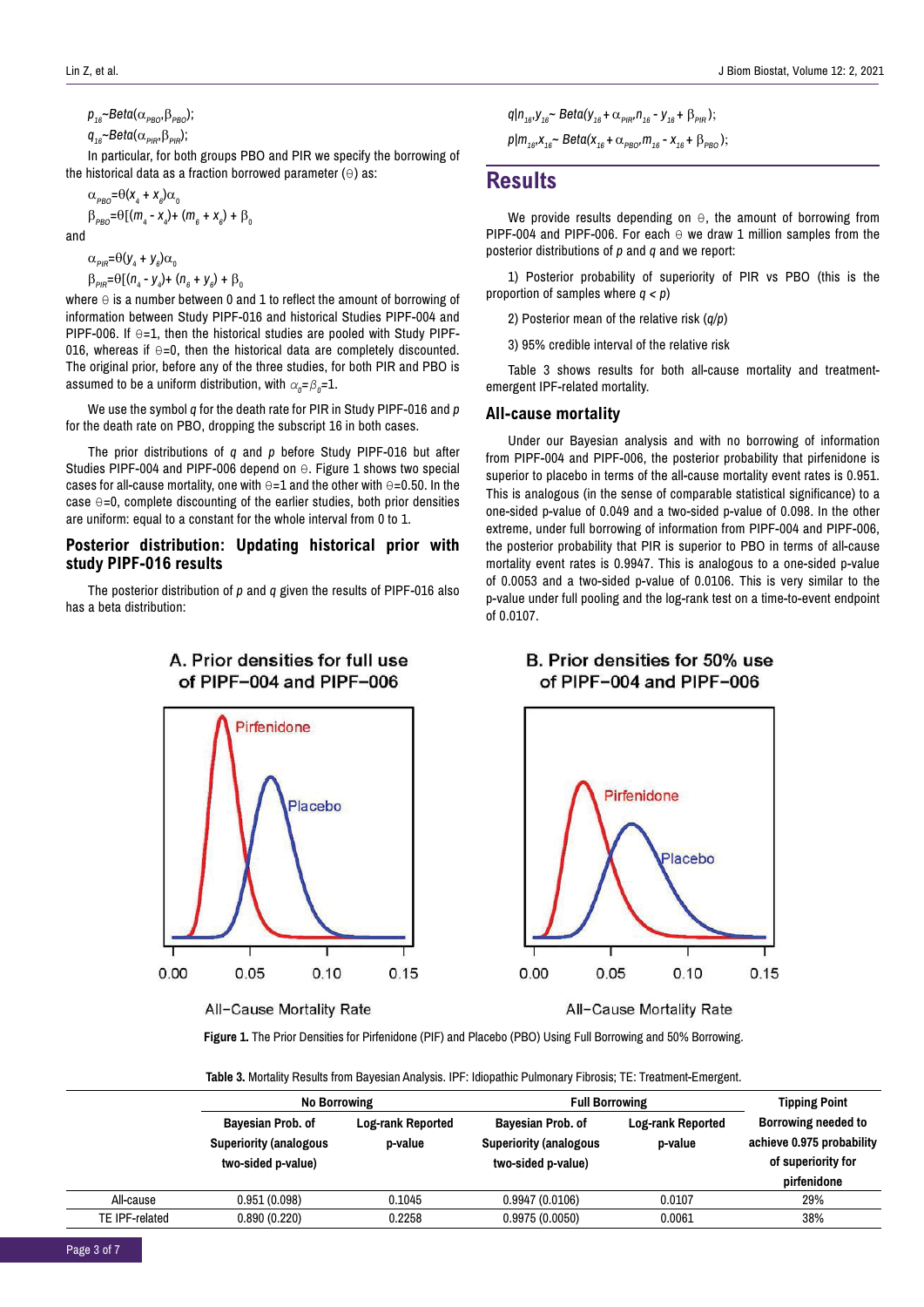Figure 2 shows the probability of superiority for varying θ, reflecting a varying amount of borrowing from PIPF-004 and PIPF-006 as well as the estimated relative risks and 95% credible intervals for each. The figure shows that the "tipping point" where the probability of superiority is 0.975 (analogous to a one-sided p-value of 0.025) is  $\theta$ =0.29. So borrowing 29% or more of the mortality information from Studies PIPF-004 and PIPF-006 (which means discounting these two studies by 71% or less) gives statistical significance for all-cause mortality.

# **Treatment-emergent IPF-related mortality**

Figure 3 shows similar results for event rates of treatment-emergent IPF-related mortality. In particular, under no borrowing of information from previous studies the posterior probability that PIR is superior to PBO is 0.89. At the other end of the scale, under full borrowing from Studies PIPF-004 and PIPF-006, the posterior probability that PIR is superior to PBO is 0.9975. The "tipping point" where the probability of superiority is 0.975 (analogous to a one-sided p-value of 0.025) is θ=0.38. So borrowing 38% or more from Studies PIPF-004 and PIPF-006 (or discounting these two studies by 62% or less) gives statistical significance for treatment emergent IPF-related mortality.

#### **Calibrating the role of prior information**

In view of limited power in assessing a possible reduction in mortality due to pirfenidone in comparison with placebo, the statistical analysis plan for Study PIPF-016 prospectively specified pooling the mortality results of PIPF-016 with those from two previous studies, PIPF-004 and PIPF-006. The mortality-related events in these previous studies was partially hypothesis generating. Our Bayesian analysis recognizes the hypothesis generating aspect of these earlier studies while using the residual information as a prior distribution for PIPF-016 by partially discounting the earlier studies.

Figure 4 shows this division into hypothesis generating and confirmation. The former is shown in Panel A, showing 50% of the information in Studies PIPF-004 and PIPF-006. In Figure 4A the probability that pirfenidone is superior to placebo is 91%, which provides substantial motivation to establish the hypothesis that pirfenidone reduces all-cause mortality. For the prior distribution in Panel B for assessing all-cause mortality in Study PIPF-016 the posterior probability of superiority calculated in Figure 2 is 98.4%. The corresponding calculation for treatment-emergent IPF-related mortality in Figure 3 again assuming 50% use of results from Studies PIPF-004 and PIPF-006 is also 98.4%. The analogous two-sided p-value is 0.032. In both cases the results provide ample evidence of confirmation.

Figure 5 is in the same format as Figure 4. It shows the analogous parts of the information on all-cause mortality from Studies PIPF-004 and PIPF-006 at the tipping point of 71% of information for hypothesis generation and confirmation.

An example of a Bayesian analysis using 50% borrowing from a previous study in a registration setting is Boston Scientific's WATCHMAN® Left Atrial Appendage Closure Therapy (FDA, 2013) [6].







**Figure 3.** Treatment-emergent IPF-related Mortality.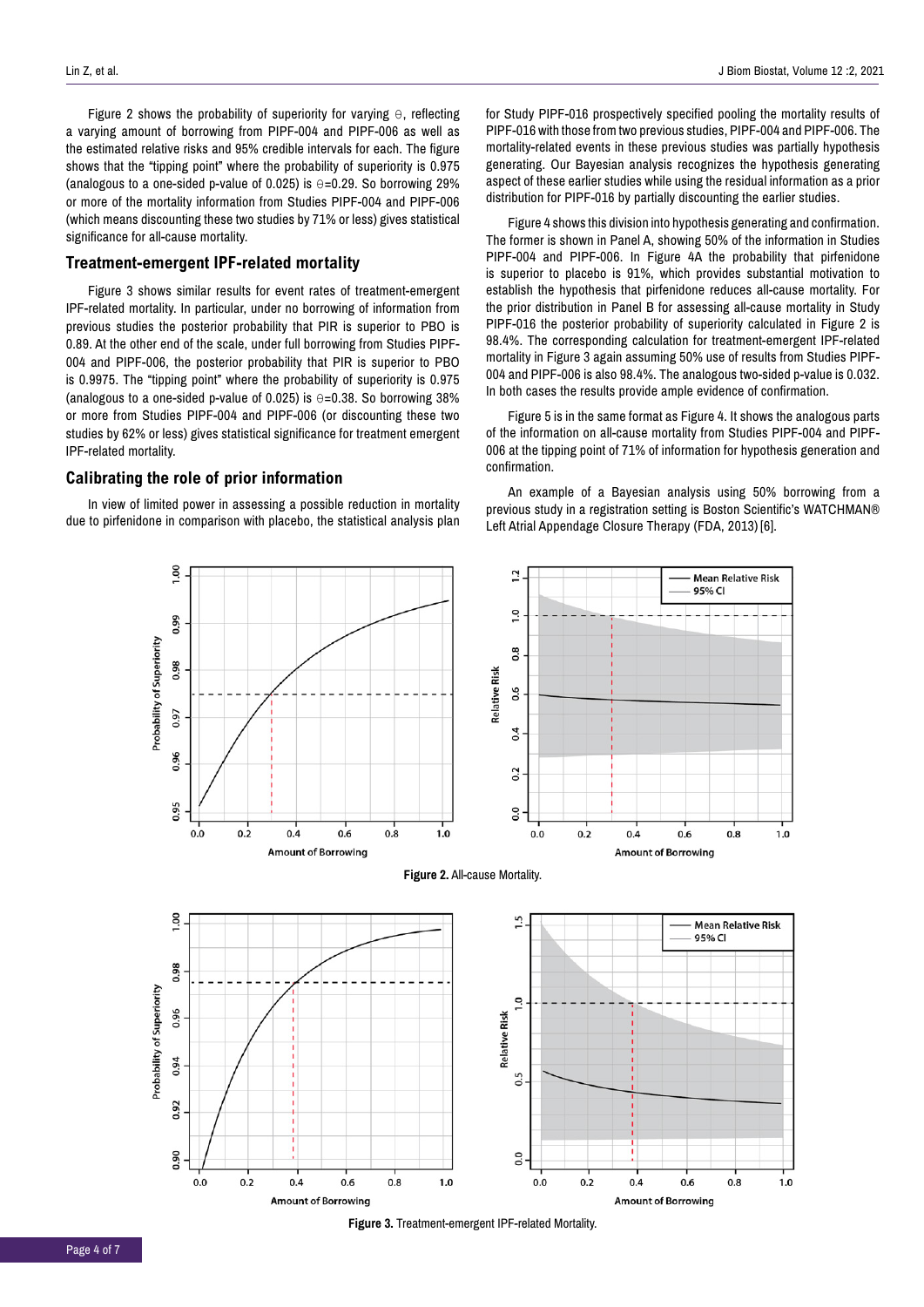

**Figure 4.** These Two Panels Show the Posterior Densities of the Results from Studies PIPF-004 and PIPF-006 (refer to Figure 1A) Divided in Two, Half for Hypothesis Generating (Panel A) and the Other Half to Serve as the Prior Information for Study PIPF-016 in confirming the Hypothesis (PanelB). The two graphs are identical to accentuate the equality of the information content in this division. In both panels the "numbers of deaths" are 5.5 out of 172.5 "patients" on

PIR and 11 out of 173.5 "patients" on PBO. In Panel A, assuming a uniform distribution prior to studies PIPF-004 and PIPF-006, the probability that PIR is superior to PBO is 91%, which provides substantial motivation to establish the hypothesis that PIR reduces all-cause mortality. For the prior distribution in Panel B for assessing all-cause mortality in Study PIPF-016 the posterior probability of superiority calculated in Figure 2 is 98.4%. The corresponding calculation in Figure 3 again assuming 50% use of results from PIPF-004 and PIPF-006 is also 98.4%. PBO = placebo; PIR = pirfenidone.



All-Cause Mortality Rate







**Figure 5:** This Figure Shows the Information Division Between Hypothesis Generation and Hypothesis Confirmation at the "Tipping Point" Described in the Text. The two panels show the posterior densities of the results from Studies PIPF-004 and PIPF-006 divided in two, 71% for hypothesis generating (Panel A) and the 29% to serve as the prior information for Study PIPF-016 in confirming the hypothesis (Panel B). In Panel A, assuming a uniform distribution prior to Studies PIPF-004 and PIPF-006, the probability that PIR is superior to placebo is 93.8%. Panel A contains more than twice as much information for hypothesis generation as Panel B does for confirmation. In Panel A the "numbers of deaths" are 7.81 out of 244.95 "patients" on PIR and 15.62 out of 246.37 "patients" on PBO. In Panel B the "numbers of deaths" are 3.19 out of 100.05 "patients" on PIR and 6.38 out of 100.63 "patients" on PBO. PBO = placebo; PIR = pirfenidone.

The prior distributions in this Bayesian analysis are empirically based. Berry et al., Berry [7] describe how to use other available information subjectively to improve the accuracy of Bayesian conclusions. For example, the effectiveness of pirfenidone in shifting the stage of IPF may be reasonably regarded to result in an end-stage shift, that is, a

mortality reduction. Evidence for this possibility and other information can be incorporated into the prior distributions of this report using methods described in these references.

In summary, a helpful feature of the Bayesian analysis described above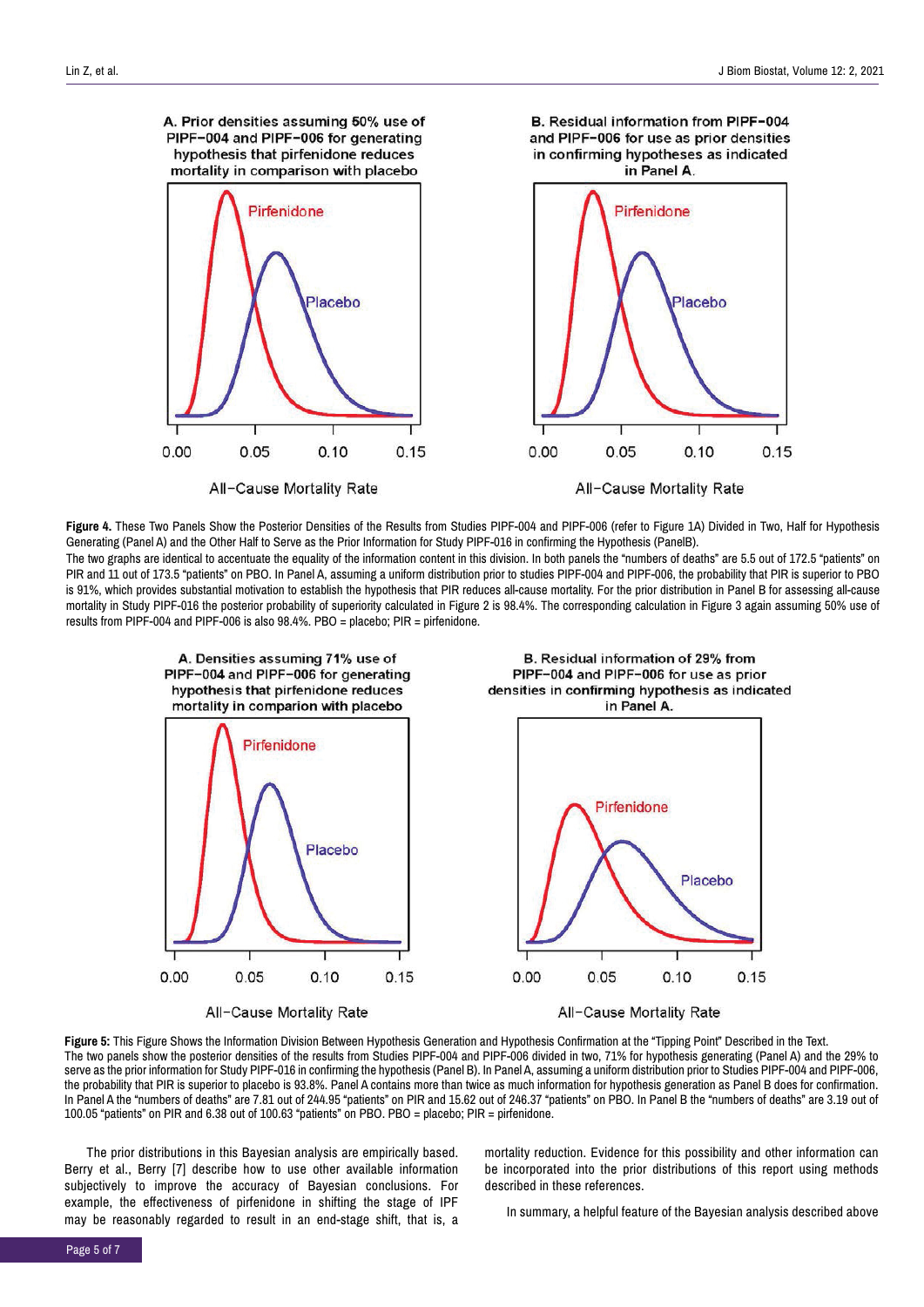is that it provides a way to calibrate the role of the information from the earlier studies in the overall interpretation of the results from all studies. The range of this calibration includes no use of the information from the previous studies at one end and full use of the previous studies in a pooled analysis at the opposite end. The middle ground with respect to the calibration provides a reasonably convincing basis for a positive conclusion with respect to the totality of information from all three studies. Discussions to determine an appropriate amount to borrow from previous studies are included in the following section.

# **Discussion**

## **Borrowing information**

Borrowing information from prior studies to confirm treatment effect becomes increasingly important in drug development, especially in the field of rare disease, with opportunities of increased efficiency of delivering effective treatments to patients. In many cases, combining information from multiple studies is the only way practical to confirm treatment effect, like the case of mortality data for pirfenidone [8]. The Bayesian mortality analysis for pirfenidone illustrated how information from prior studies can be formally incorporated to confirm efficacy for a prospectively designed study not independently capable for such confirmation. It discounted prior study data to account for its hypothesis generating aspect without ignoring the information for the purpose of hypothesis confirmation.

The appropriate amount to borrow  $(\theta)$  depends on if the discounted amount  $(1 - \theta)$  reasonably establishes the treatment benefit as a hypothesis to be confirmed. The Bayesian calculation translates this concept into the probability of treatment benefit based on the discounted fraction of previous study data. If the probability is large enough to establish the hypothesis, such as 90%, then the residual fraction from previous studies can be borrowed and integrated with new study data for independent hypothesis confirmation.

Determining an appropriate amount to borrow requires subjective judgement. There is no established convention to determine if a particular probability, say, 60%, is considered large enough to establish a hypothesis. Without additional information (such as data of reliable biomarkers), a default probability value of 90% should be sufficient for the purpose of generating hypotheses. The actual discount may be adjusted with a different corresponding probability than 90% based on subjective judgement using extra knowledge such as mechanism of action, similarity of study design, data consistency, and etc. If the prior data are compelling from virtually identical study design, borrowing a moderate amount is reasonable, as was illustrated using 50% borrowing for the pirfenidone mortality data. The probability of superiority for pirfenidone based on 50% of previous all-cause mortality data is over 90%, which is sufficient for hypothesis generation purposes. Borrowing the remaining 50% to form a prior of the new study for confirmation purposes is therefore reasonable. The subjective nature of this determination should not discourage borrowing of valuable information from previous studies, as the alternative of ignoring compelling data from previous studies is much more problematic. In practice the sponsor and the regulatory agency should discuss an agreement before un-blinding of the prospective study to avoid ambiguity of study outcomes. In case of no pre-specified agreement, like the case of pirfenidone NDA, the analysis provides valuable information for understanding the overall data strength of treatment effect for regulatory decisions. Although justifying a particular fraction of borrowing can be difficult especially on a post-hoc basis, the tipping point calculation provides an intuitive and objective tool to evaluate the evidence of treatment effect based on a wide range of borrowing fraction had it been pre-specified, so that a positive conclusion is possible in a relatively conservative manner when data evidence is strong. Using the pirfenidone data as an example, the regulatory review team may determine if borrowing at least 29% from previous studies is justifiable for a positive conclusion of treatment effect on all-cause mortality.

#### **Relation to the power prior model**

The statistical model of borrowing historical data in Section 3 is a special case of the power prior model discussed by Ibrahim and Chen [9], and Ibrahim et al [10]. Ibrahim, Chen and SinHA [11] provided a formal justification of the power prior for Bayesian inference. The model for pirfenidone has a fixed borrowing fraction from pooled historical data for the advantage of simplicity in method communication, which is very important in the regulatory environment of drug development where the majority of professions are not statisticians. The identical study design, similarity of study population of the two historical studies supports data pooling (of the two historical studies) with a single discount fraction. In many other cases a more general power prior model may be appropriate to allow for a data driven dynamic borrowing through a hierarchical model with differences across historical studies and treatment arms [9-12]. While such models are worth to be further studied, they are beyond the scope of this paper.

## **The cycle of learning and confirmation**

Clinical drug development includes cycles of learning and confirmation [13]. Bayesian statistics has a natural framework for constant learning, and therefore the potential of improved efficiency for learning and confirmation. The Bayesian mortality analysis demonstrates that learning and confirming of hypotheses can be achieved without necessarily using "study" as the learning unit. It makes confirmation of treatment effect on mortality achievable without planning an impossibly large IPF study. In practice, the proposed approach should avoid or address the issues of selection bias and multiplicity, commonly reported as misuses of p-values [14,15].

## **A focus of statistical application**

This paper focuses on the application of the proposed method rather than the treatment effect of pirfenidone. We discuss pirfenidone's treatment effect for readers' appreciation of the importance of this approach. For interested readers, we adopted the study analysis plan's method of using one-year mortality data from the previous two studies to be consistent with the new study design, instead of using all mortality data from the previous studies which had various follow up duration from one and a half year and beyond. Contrary to many statisticians' opinion, we believe that using data with the same follow up duration is more suitable statistically, with the limitation that conclusions of the treatment effect are applicable to one year of treatment. Using the same duration of follow up data requires minimum statistical assumption compared to the alternative of using data with different duration of follow up that requires some assumption of no time difference. Although appropriate modeling can handle duration differences with additional assumptions, it is beyond the scope of this paper. We are aware of the potential selection bias of choosing one year mortality data instead of all mortality data. Therefore the one year mortality data from the previous two studies should be discounted for the purpose of hypothesis confirmation. A review of mortality data with different cuts of duration should help to understand the robustness of findings with one year duration. The pirfenidone treatment effect with a much longer duration is not assumed to be the same as with one year duration, and is beyond the scope of this discussion.

# **Conclusions**

The Bayesian analysis provides a formal method to calibrate the role of information from historical evidence in the overall interpretation of results from both historical and concurrent clinical studies. The increased efficiency of using all available data is especially important in drug development for rare diseases with serious consequences, where limited patient source prohibits large trials, and unmet medical needs demand rapid access to treatment options. This Bayesian application illustrates that when results from historical studies are compelling, independent confirmation of treatment effect can be achieved more efficiently using a statistical integration of current and historical studies.